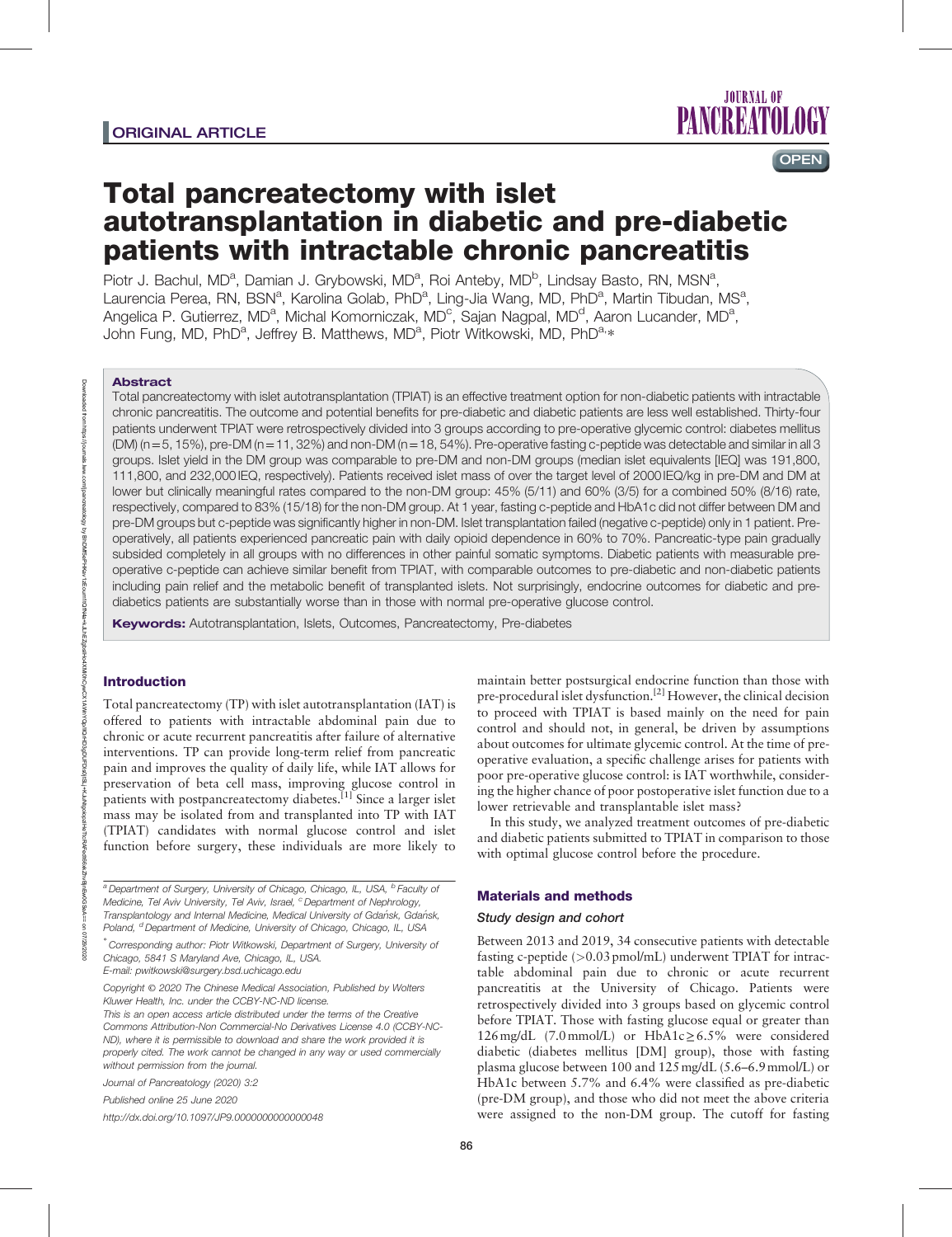## Table 1

Baseline characteristics of the 34 patients undergoing TPIAT divided into 3 groups based on pre-TPIAT glycemic control into non-diabetic, pre-diabetic, and diabetic groups according to ADA 2019 fasting blood glucose and HbA1c criteria

|                                                 | Non-DM $(N=18)$         | Pre-DM $(N=11)$ | DM $(N=5)$          |           |
|-------------------------------------------------|-------------------------|-----------------|---------------------|-----------|
|                                                 | <b>Median and range</b> |                 |                     |           |
| Age at diagnosis (yr)                           | $20(1-51)$              | $21(2-40)$      | $21(3-45)$          | <b>NS</b> |
| Age at TPIAT (yr)                               | $41(9 - 60)$            | $36(16 - 52)$   | $36(15 - 51)$       | <b>NS</b> |
| Sex M/F                                         | 6/12                    | 4/7             | 2/3                 | <b>NS</b> |
| BMI at TPIAT (kg/m <sup>2</sup> )               | $24(18-39)$             | $26(18-38)$     | $33(24-39)$         |           |
| Average daily insulin/d (pre-TPIAT) (U/d)       |                         |                 | $30(17-90)$         |           |
| Average daily insulin/kg/d (pre-TPIAT) (U/kg/d) |                         |                 | $0.31(0.18 - 0.91)$ |           |
| Duration of pancreatitis (mo)                   | 107 (12-468)            | 168 (45-420)    | 144 (18-180)        | <b>NS</b> |
| Etiology (n)                                    |                         |                 |                     |           |
| Genetic mutation (SPINK1, PRSS1, CFTR)          | 8                       |                 |                     |           |
| Other hereditary                                |                         |                 |                     |           |
| Pancreas divisum                                |                         |                 |                     |           |
| Autoimmune                                      |                         |                 |                     |           |
| Other                                           |                         |                 |                     |           |
| Pancreatic surgery (n)                          |                         |                 |                     |           |

ADA = American Diabetes Association, CFTR = cystic fibrosis transmembrane conductance regulator, DM = diabetes mellitus, NS = not significant, PRSS1 = protease serine 1, SPINK1 = serine protease inhibitor Kazal type 1, TPIAT = total pancreatectomy with islet autotransplantation.

 $P < .05$ 

† Surgical drainage.

‡ Distal resection.

glucose and HbA1c were adopted from the American Diabetes Association (ADA) criteria for patients with diabetes and prediabetes.[3] All patients in DM group had normal or high fasting serum c-peptide level; none had type 1 DM. Glycemic control was

assessed immediately before TPIAT, and after the procedure at postoperative day ∼75, 1 year, and annually thereafter. Islet function was assessed by fasting plasma glucose, c-peptide, HbA1c and insulin requirements. BETA-2 score was calculated according



Figure 1. Islet mass retrieved and transplanted from diabetic, pre-diabetic, and non-diabetic patients. (A) Islet mass expressed in islet IEQ isolated and transplanted in the DM group did not differ significantly from that in the pre-DM and non-DM groups (NS). However, islet mass in the pre-DM group was significantly lower than that in the non-DM group (P=.03)<sup>∗</sup> . (B) Islet mass transplanted per patient body weight in kilograms (IEQ/kg) did not differ significantly between the DM and pre-DM groups. However, it was significantly higher in the non-DM group than both other groups  $(P < .05)$ . DM = diabetes mellitus, IEQ = islet equivalents, NS = not significant.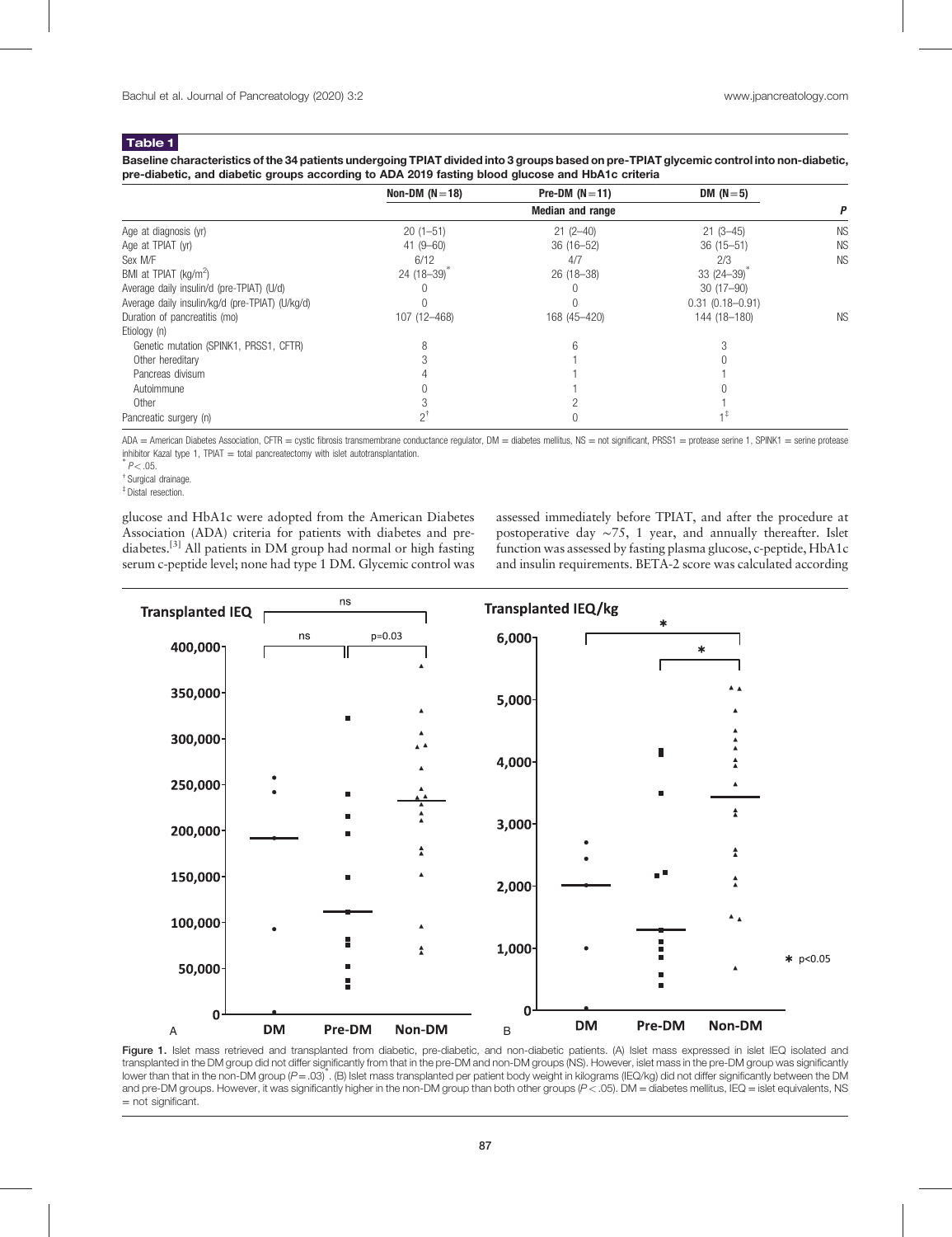to a previously published formula.<sup>[4]</sup> Insulin independence was recognized in patients based on  $HbA1c < 6.5%$  without the support of exogenous insulin or oral hypoglycemic agents. Pain magnitude was assessed based on opioid use as reported by each patient, from electronic medical records and Illinois Prescription Monitoring Program database.<sup>[5]</sup> The location of the pain was assessed based on patient history, physical examination, and medical records.

## Statistical analysis

Descriptive statistics were expressed as median with range between the minimum and the maximum values. To assess the statistical significance between analyzed groups we used the Wilcoxon signed-rank test and Mann–Whitney U test for numerical variables and Fisher's exact test for categorical variables. A P value of less than .05 was considered statistically significant. Statistical analyses were performed using GraphPad Prism 8.0 (GraphPad Software, San Diego, CA).

#### **Results**

## **Demographics**

Patient characteristics are presented in Table 1. The median patient age at the time of TPIAT was 36 years (range 15–51) in the DM group,  $36(16-52)$  in the pre-DM group, and  $41(9-60)$  in the non-DM diabetic group (not significant, NS). Median BMI of the DM group was significantly higher than that of the non-DM group (33 [24–39] vs 24 [18–39]  $[P=.03]$ ], but did not differ significantly from that of the pre-DM group  $(26 [18-38] [P=.06]).$ 

#### Metabolic control

Before TPIAT. Islet function measured before the procedure using the BETA-2 score was significantly lower in the DM than the pre-DM and non-DM groups (median 9.68 [0.83–30.9] vs 24.09 [17.5–37.63; P=.03] and 27.01 [18.12–56.46; P=.01]), respectively. There was no statistically significant difference in BETA-2 score between the pre-DM and non-DM groups. Fasting c-peptide did not differ significantly between the 3 groups (median 0.76 [0.36–2.21], 0.61 [0.43–2.58], and 0.51 [0.17– 1.01] pmol/mL for the DM, pre-DM, and non-DM groups, respectively  $[P=.09]$ ). In our cohort, diabetic patients required a median of 30 (0–90) U of insulin daily.

After TPIAT. Islet mass expressed in islet equivalents (IEQ) isolated and transplanted in the DM group did not differ significantly from that in the pre-DM and non-DM groups: median 191,800 (2500–257,500) IEQ vs 232,000 (67,000– 379,000; P=.32) and 111,800 (30,000–322,000; P=.6), respectively (Fig. 1A). However, islet mass transplanted in the pre-DM group was significantly lower than that in the non-DM group  $(P=.03)$ . Islet mass transplanted in IEQ per patient body weight in kilograms (IEQ/kg) was comparable between the DM and in pre-DM groups: median 2013 IEQ/kg (34–2700) vs 1297 (407–4190;  $P = .9$ ). Median islet mass in the non-DM group was 3400 IEQ/kg (680–5190), significantly higher than that in both other groups  $(P < .05)$  (Fig. 1B). Patients in the DM and non-DM groups received a clinically relevant target of islet mass greater than 2000 IEQ/kg during transplantation: 60% (3/5) and 83% (15/18; 83.3%) (NS), respectively. Of note, significantly fewer patients received such islet mass in the pre-DM group (45%;  $5/11$ ) than in the non-DM group ( $P = .04$ ) (Fig. 2).



Figure 2. Rate of patients receiving a transplanted islet mass of over 2000 IEQ/ kg. A similar proportion of patients received a clinically relevant islet mass of over 2000 IEQ/kg during the transplantation in the DM and non-DM groups: 60% (3/5) and 83% (15/18) (83.3%) (NS), respectively. Of note, significantly fewer patients received such an islet mass in the pre-DM group (45% [5/11]) as compared to the non-DM group  $(P=.04)$ . DM = diabetes mellitus, IEQ = islet equivalents, NS = not significant.

The rate of insulin independence at 1-year follow-up was significantly lower in the DM and pre-DM groups (0% and 13% [1/8], respectively) than in the non-DM group  $(53\%$  [9/17];  $P < .05$ ) (Fig. 3). Similarly, fasting c-peptide did not differ between the DM and pre-DM groups (median 0.08 [0–0.16] and 0.18 pmol/mL  $[0.03-0.52]$   $[P=.18]$ ), but was significantly higher in the non-DM (0.36 pmol/mL [0.1–0.65]) than the DM group  $(P=.04)$ . Nearly 80% of patients from the non-DM group had optimal glucose control with  $(HbA1c < 6.5\%)$ , whereas only 37% and 25% of patients from pre-DM and DM group had such outcome, respectively (NS) (Fig. 4).

Islet transplantation failed as defined by undetectable fasting cpeptide on day 75 and afterward only in 1 patient overall (2.9%). This patient, from the DM group (1/5, 20%), had before TPIAT a fasting c-peptide of 0.36 pmol/mL, HbA1c of 7.9%, and required 0.42 U/kg of insulin daily. His HbA1c, fasting c-peptide, blood glucose, insulin dose, and BETA-2 score did not differ significantly from those of the remaining 4 (80%) diabetic patients from the DM group  $(P > .05)$ . However, whereas his BMI was 24, that of the remaining 4 patients was over 33. Of note, he had previously received a distal pancreatectomy and only a minimal islet mass was retrieved and transplanted (2500 IEQ in 3mL of final product tissue).

In our cohort, the lowest islet mass transplanted, which was found to have a metabolic effect as indicated by positive fasting cpeptide at 1-year postprocedure was 30,000 IEQ.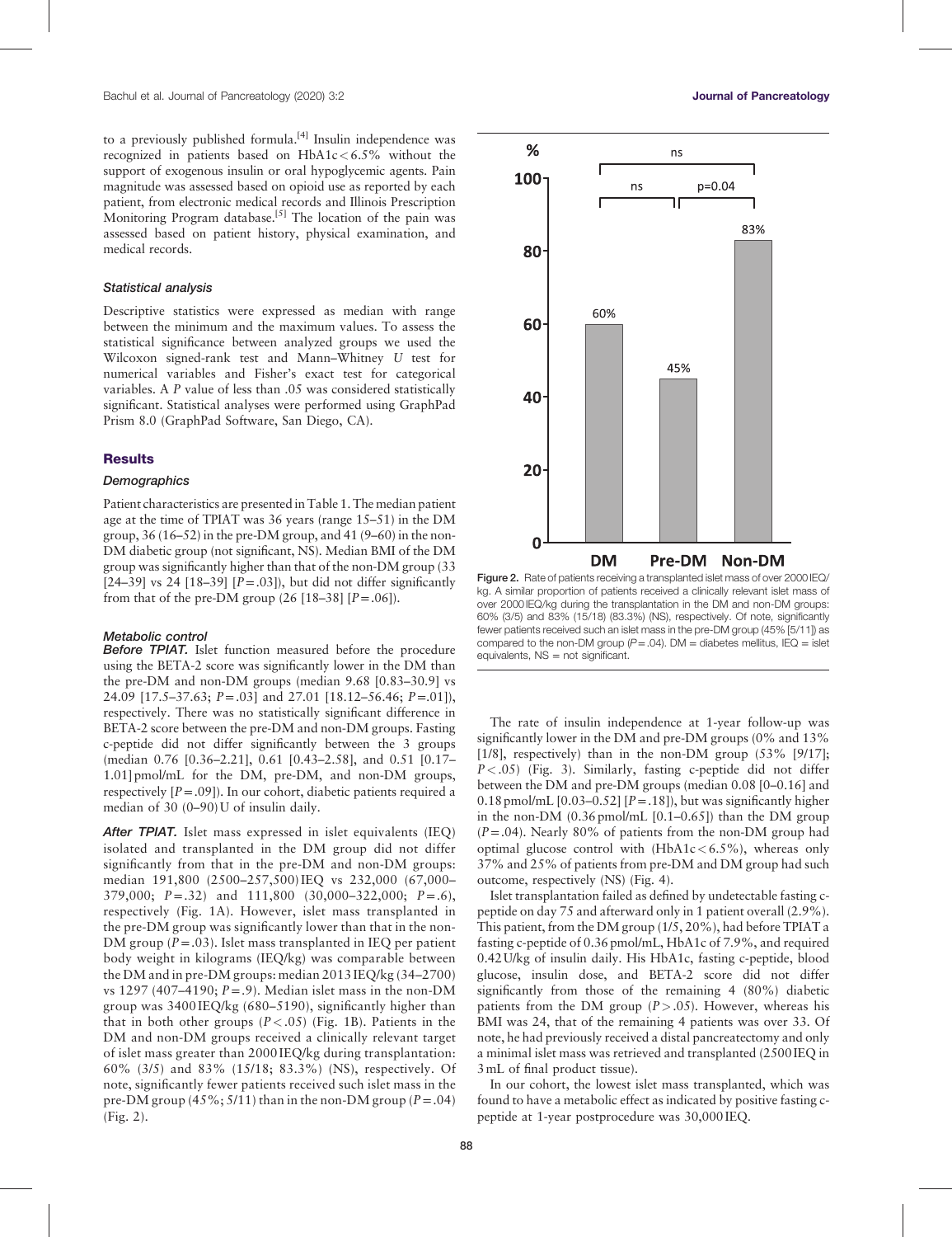

Figure 3. Insulin independence rate during the follow-up. None of the 5 diabetic patients (DM group) became insulin independent. Only 1 out of 8 (12.5%) patients from the pre-DM group was insulin-free at 1-year and later postprocedure. The rate of insulin-independence at 1-year in the non-DM group was 53% and remained in the range of 40% to 60% afterward.  $DM =$  diabetes mellitus.

## Pain control

Before surgery, all patients (100%) from all 3 groups suffered from typical pancreatic pain localized to the upper–mid– abdominal region and radiating to the back, which necessitated pain control with opioid therapy. The majority of the patients (60%–70%) required opioids on a daily basis in all 3 groups and a minority only periodically (NS) (Fig. 5A). After TPIAT, pancreatic pain gradually subsided completely, within 1 year for all patients in the DM group, within 2 years for those in the non-DM group, and by 3 years for those in the pre-DM group.

The percentage of patients requiring prolonged opioid therapy, periodically or daily, during follow-up due to incisional or hernia-related pain (or other medical problems) did not differ statistically between the groups (Fig. 5B).

# **Discussion**

TPIAT is a major surgical undertaking with a significant risk of morbidity including postsurgical diabetes.<sup>[6]</sup> Treatment outcomes are directly related to the timing of the operation. On the one hand, patients with prolonged pancreatic disease and opioid dependence who have already progressed to severe endocrine insufficiency (trace or negative c-peptide) have the least favorable outcomes with respect to both relief of pain and postoperative glycemic control. On the other hand, patients with preserved islet function and less intractable pain have better metabolic outcomes but may be otherwise adversely affected by postoperative sequelae such as exocrine insufficiency or postsurgical complications. For these patients, the morbidity related to the procedure might outweigh the metabolic benefits of TPIAT. Understanding how the timing of TPIAT affects outcomes is critical for therapeutic decision-making, patient counseling, and the establishment of realistic expectations.

In our study, we assessed how the timing of the operation with regard to pre-procedural glucose control affected the resolution of pancreatic pain and the metabolic endocrine outcomes. Our patients included those with and without diabetes as well as those with pre-diabetes based on fasting blood glucose and HbA1c criteria according to the ADA.

Patients with pre-diabetes had significantly fewer isolated and transplanted islets, which may have contributed to worse metabolic outcomes at 1-year follow-up with an insulinindependence rate of only 13% compared to 57% among patients with optimal glucose control before surgery. The intensity of pancreatic pain before and after surgery and the rate of pain resolution were similar between the pre-DM and non-DM groups during follow-up. This indicates that proceeding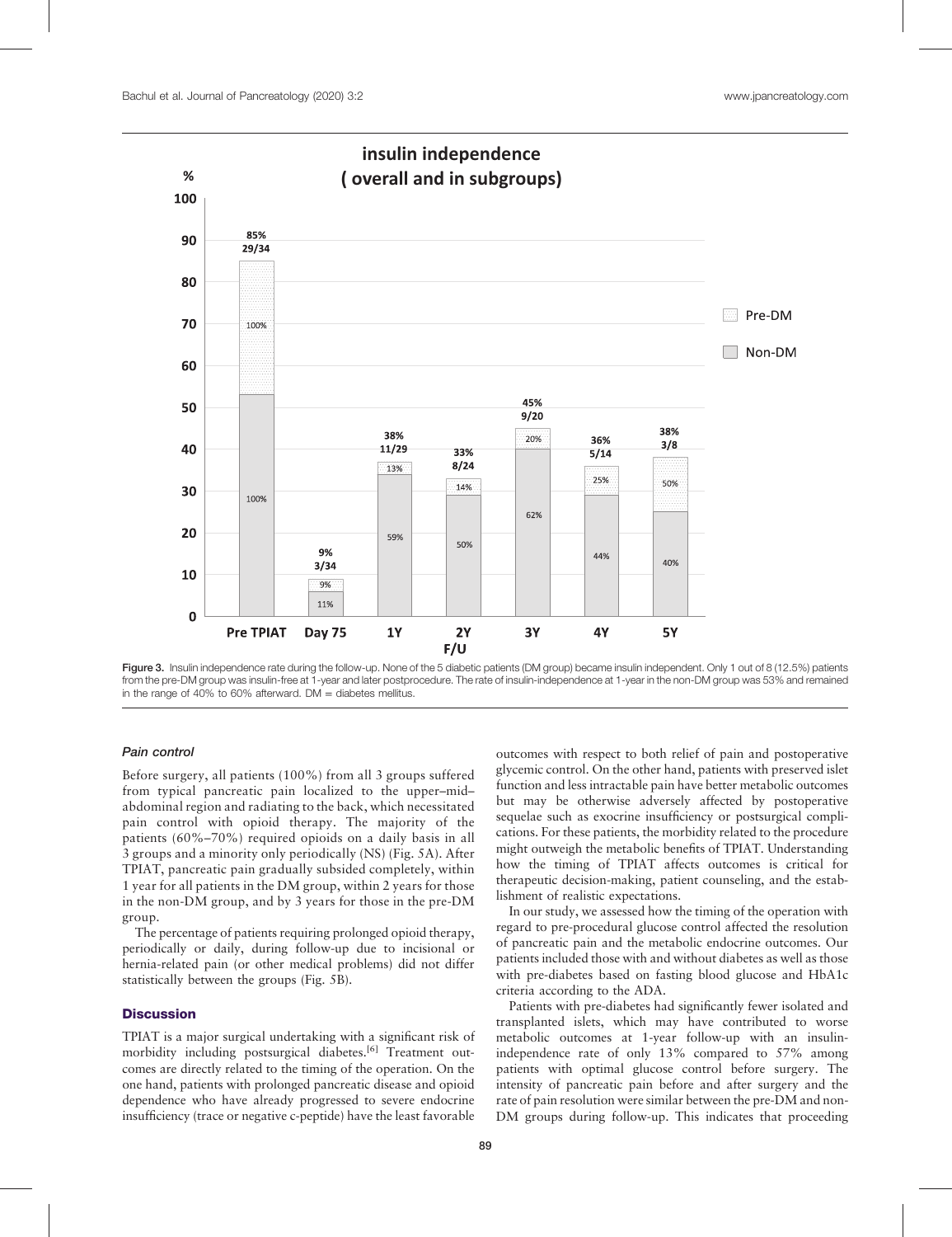

Figure 4. Metabolic outcome: HbA1c at 1-year follow-up. Nearly 80% of patients from the non-DM group had optimal glucose control with HbA1c<6%. Interestingly, 50% of patients from the DM group and 37% from the pre-DM group had such an outcome. DM = diabetes mellitus

with TPIAT before HbA1c rises over 5.7 and fasting glucose over 100mg/mL may provide a much better metabolic outcome. Of note, pre-operative BMI does not seem to have influenced this outcome since it did not differ significantly between these groups.

Our study also evaluated the outcomes of diabetic patients, but only those with a serum fasting c-peptide in normal or high range, who had retrievable islets and could potentially benefit from islet transplantation. Interestingly, metabolic outcomes in diabetic and pre-diabetic patients were very similar. Median isolated and transplanted islet mass was 70% higher in the DM group than in the pre-DM group, although this difference was not statistically significant. This intriguing outcome might reflect small sample bias. However, it is also possible that the need for insulin supplementation in our DM group was driven mostly by high insulin resistance with preserved islet mass as reflected by normal or high level of serum cpeptide and high patient BMI, whereas the pre-DM group contained more lean patients with loss of substantial islet mass driving glucose intolerance before the surgery.

Sixty percent of patients in the DM group received a clinically relevant islet mass of over 2000 IEQ/kg in contrast to 40% of those in the pre-DM group. This is a very important finding since the isolated and transplanted islet mass remains the strongest predictor of postprocedural endocrine outcome.[7,8] The low rate of insulin independence in both groups is consistent with previous findings, indicating that a higher islet mass is required for the achievement of insulin independence.<sup>[7,8]</sup>

Nevertheless, fasting c-peptide levels were detected and did not differ between groups at 1-year follow-up, reflecting some preservation of metabolically significant islet graft function. This has a clinically meaningful metabolic impact when compared to patients without any beta cell function, such as those with type 1 diabetes. It has been well described that the presence of fasting c-peptide reflects some islet function, which improves blood glucose control and eases adjustments of insulin dose without creating labile blood glucose fluctuation. This residual islet function protects patients from the development of hypoglycemic unawareness and the risk of severe hypoglycemia, which are severely debilitating and may have life-threatening consequences.<sup>[9,10]</sup>

Not all of our diabetic patients clearly benefited from TPIAT. In 1 case, the isolated and transplanted islet mass was too low to produce enough c-peptide to be detected in the circulation. Fasting glucose, c-peptide, HbA1c, insulin dose, and even the BETA-2 score were insufficient to differentiate this patient from others and the prediction of this outcome before the procedure. Of note, the BMI of this patient was 24, whereas that of all remaining patients from this group was over 33. This may indicate that insulin resistance with preserved islet mass rather than islet exhaustion and beta cell mass decline was driving the need for insulin support in those diabetic patients that benefited from the TPIAT procedure. Likely, stimulation tests before the procedure would allow for the differentiation of these 2 population of diabetic patients with opposite metabolic outcomes.

The demand for daily or periodic opioids before surgery was similar among all 3 groups, indicating that endocrine deterioration was not parallel to the progression of the disease in the pancreas which caused the same level of severe debilitating pain and triggered surgery in our series.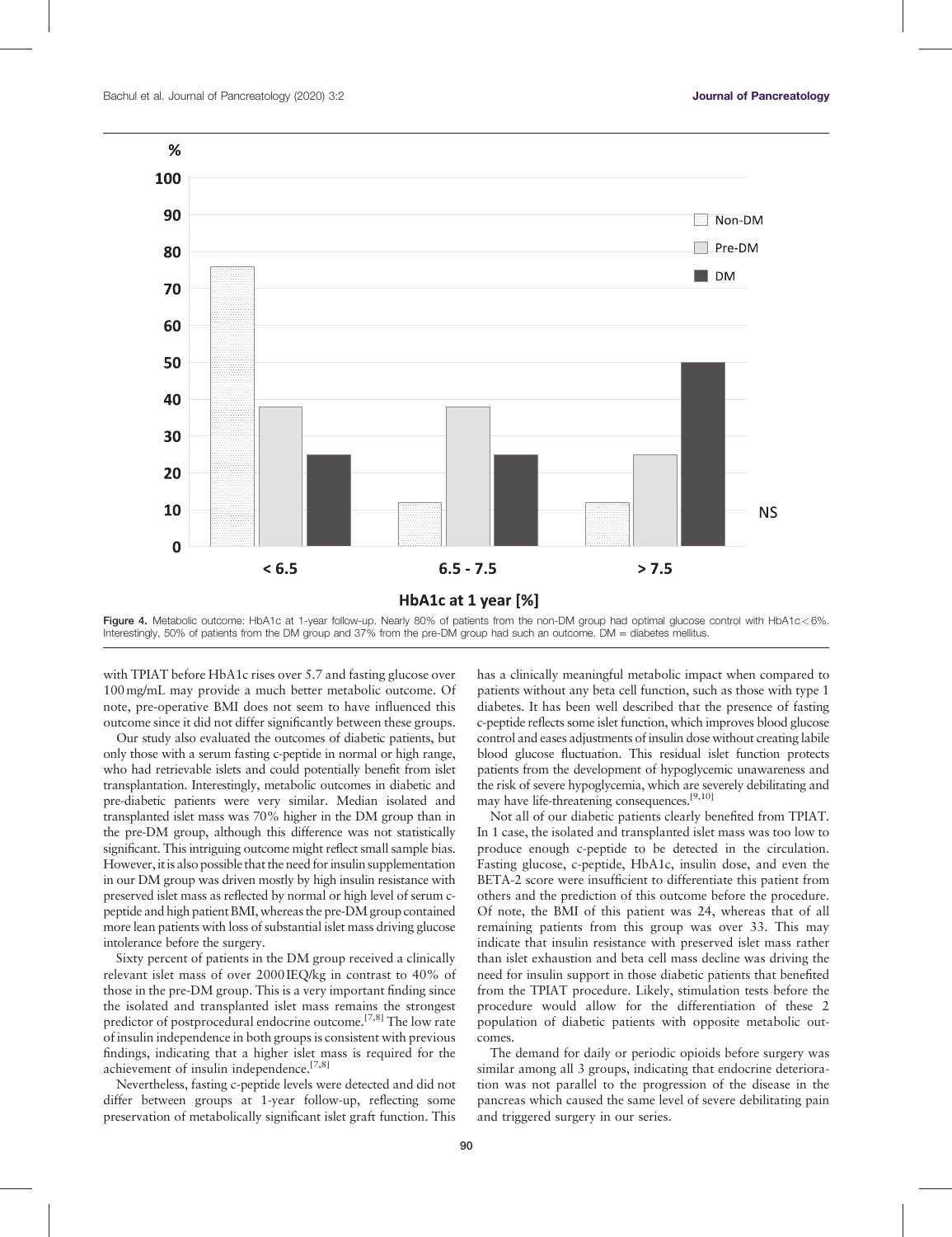

Figure 5. Pain required opioids. (A) All patients required opioid-based therapy due to pancreatic pain before TPIAT. The majority of the patients (60%–70%) required opioids on a daily basis in all 3 groups. (B) Pancreatic pain gradually subsided completely, within 1 year in all patients in the DM group, within 2 years in all the non-DM group and by 3 years in the pre-DM group. The percentage of patients requiring prolonged opioid therapy, periodically or daily, during follow-up due to incisional or hernia-related pain (or other medical problems) did not differ statistically between the groups. DM = diabetes mellitus, TPIAT = total pancreatectomy with islet autotransplantation.